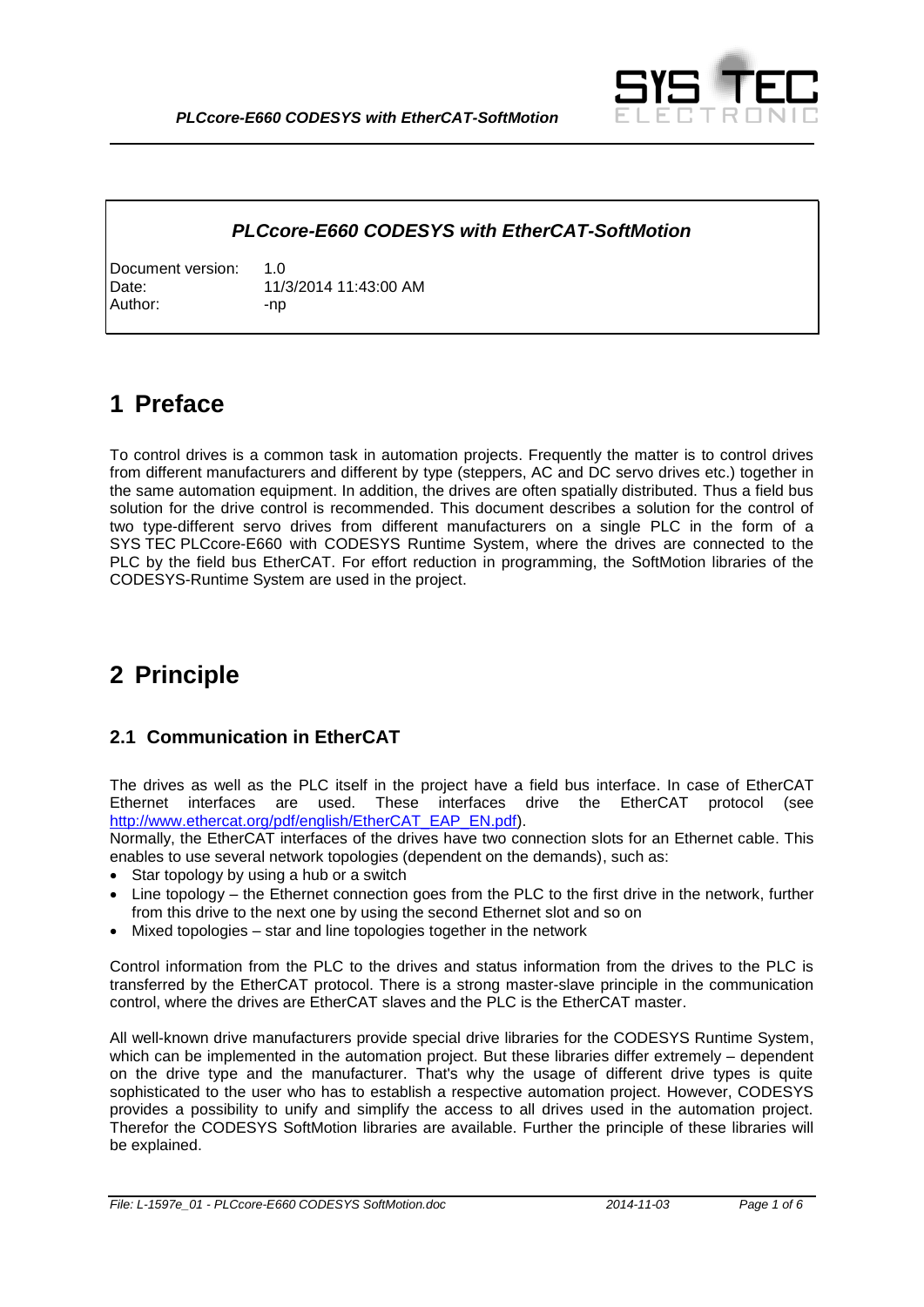

#### **2.2 SoftMotion**

In SoftMotion each drive has to be considered as an axis with respective parametrizable properties (e.g. rotatory or linear with respective coordinates). It is not up to the user to care about hardware details – that's the task for the SoftMotion libraries available in CODESYS. The SoftMotion libraries themself use the manufacturer-dependent hardware-specific libraries and hardware drivers for the particular drives.

The SoftMotion function blocks, which are available for the user, are based on the standard PLCopen (see also [http://www.plcopen.org/pages/tc2\\_motion\\_control/\)](http://www.plcopen.org/pages/tc2_motion_control/) and simplify the handling of the different axes in the PLC program significantly.

CODESYS SoftMotion provides furthermore the possibility to program CNC equipment (see also [http://www.codesys.com/products/codesys-motion-cnc/softmotion.html\)](http://www.codesys.com/products/codesys-motion-cnc/softmotion.html).

#### **2.3 What's up to the user**

In case of using the CODESYS SoftMotion libraries, the following tasks are up to the user to design his automation equipment with field-bus-controlled drives:

- Insert the field bus into the device tree of the PLC
- Parameterize the field bus
- Insert the drives (axes) into the device tree below the field bus
- Parameterize the axes (type, scaling, limit parameters etc.. dependent on the drive to be used)
- Configure the tasks
- Program the drives, based on the SoftMotion function blocks in CODESYS

A simple example (see below) has been realized to explain the principle for designing complex drive systems. Therefor two type different servo drives from different manufacturers have been connected over the EtherCAT field bus to a PLC with a PLCcore-E660 CODESYS. The drives are controlled with **SoftMotion**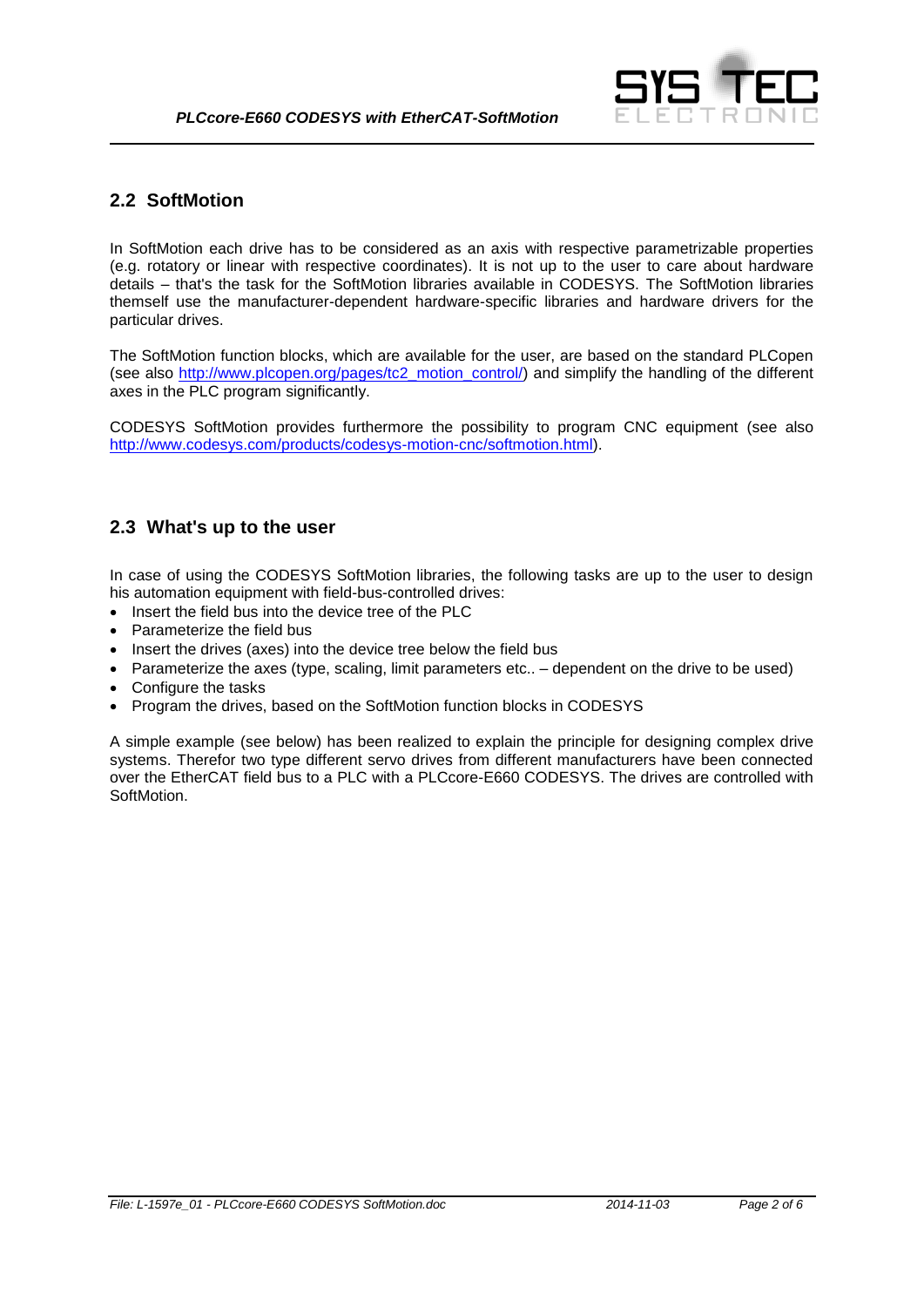

## **3 Realization**

#### **3.1 Hardware**

Two drives are connected to a SPS SYS TEC PLCcore-E660 CODESYS via (see [Figure 1\)](#page-2-0). The EtherCAT field bus has a line topology. An AC servo drive with resolver and a DC servo drive (electronic commutation) with encoder are connected to their special servo controller. The servo controllers are connected to the PLC via EtherCAT.



<span id="page-2-0"></span>*Figure 1: Hardware structure of the example*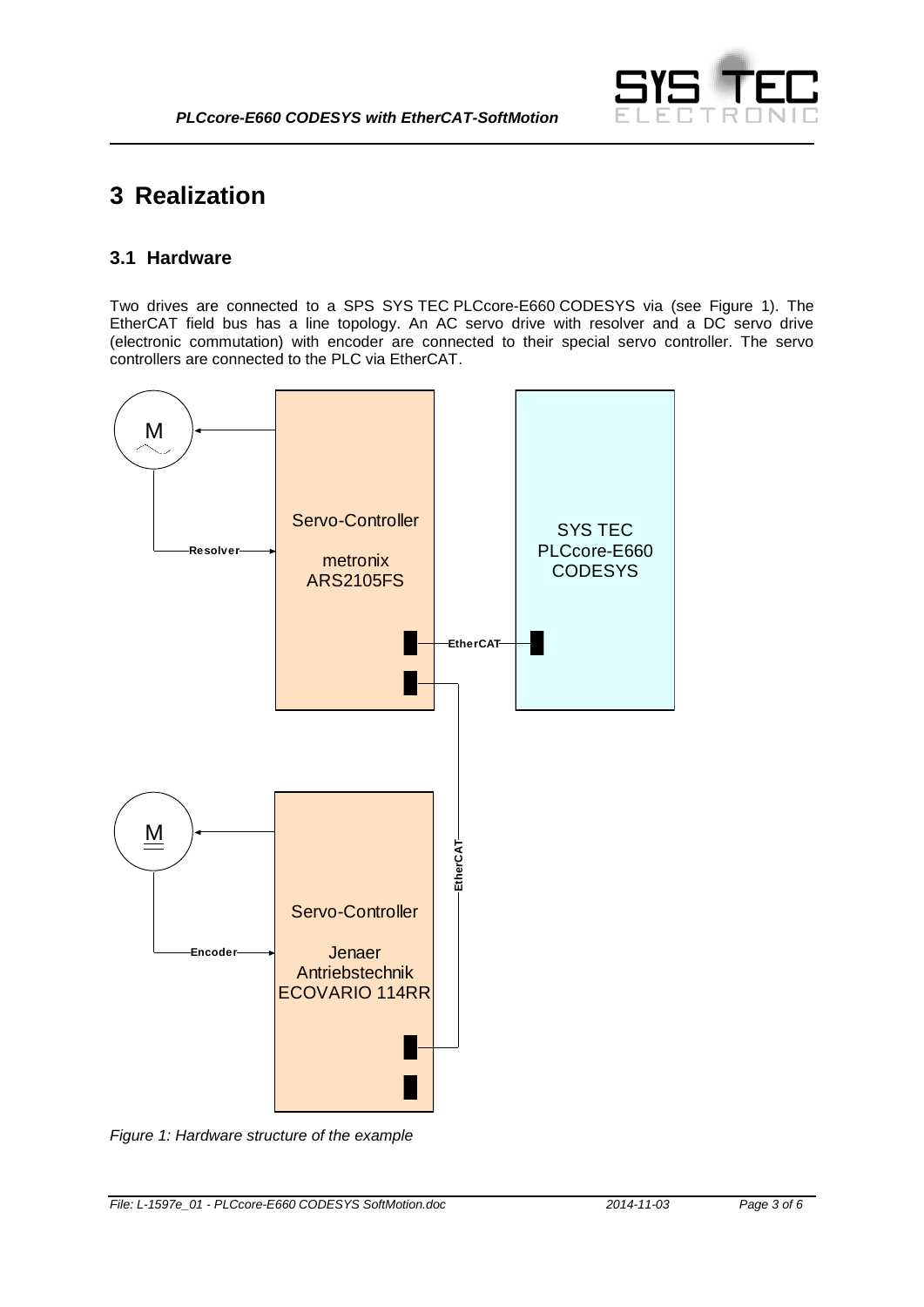

#### **3.2 Software Project**

The example project is realized in CODESYS V3. The software components and tools are:

- CODESYS V3.5 SP4 Patch 2 IDE (newer versions available as free download at [http://www.codesys.com/\)](http://www.codesys.com/)
- Runtime System for Linux on x86 processors "CODESYS Control x86 SYS TEC electronic target" statically linked SoftMotion library – a Demo-Version with 2 hours operation limit for the Runtime System and 30 minutes for the EtherCAT SoftMotion application
- Device descriptor for the PLC "CODESYS Control x86 SYS TEC electronic target" to be installed into the device repository of the IDE
- Operating system Linux on the SYS TEC PLCcore-E660 CODESYS

As shown in [Figure 2,](#page-5-0) the project structure has to fulfill the following rules:

- The device named "CODESYS Control x86 SYS TEC electronic target" has to be selected for PLC.
- The EtherCAT\_Master has to be inserted in the device tree below the PLC "CODESYS Control x86 SYS TEC electronic target" – below the EtherCAT\_Master the drives from metronix and Jenaer Antriebstechnik (bottom section of the figure, red-marked) have to be inserted.
- The task configuration has to be designed in the manner, that the tasks for both drive controllers are inserted below the "EtherCAT\_Master", whereby the "EtherCAT\_Master.EtherCAT\_Task" has been inserted automatically during the project setup (middle section of the figure, also red-marked).
- The task program code files for the drive from Jenaer Antriebstechnik and the drive from metronix (EtherCAT\_JAT\_PRG and EtherCAT\_PRG) must be inserted in the device tree below "Application" (upper section of the figure, green-marked). The user-specific code for the particular drives must be placed ST-coded inside these two programs.
- The program PLC\_PRG is also automatically inserted during project setup. It contains the program code in ST for the "MainTask". In this program the user can place additional program code (e.g. control sequences and program code for the synchronization of the drives). In the given example this program is empty and doesn't contain any code.

The way, how the usage of the SoftMotion function blocks simplifies the program design, is shown in the following ST code snippets.

Code snippet for reading the current position of an axis

```
(* Read actual position of the drive*)
ReadActPosition(
               Enable := TRUE,
               Axis := SM_Drive_ETC_JAT_ECOVARIO
               );
fReadDone := ReadActPosition.Valid;
fReadErr := ReadActPosition.Error;
wReadErrId := ReadActPosition.ErrorID;
lrActPos := ReadActPosition.Position;
```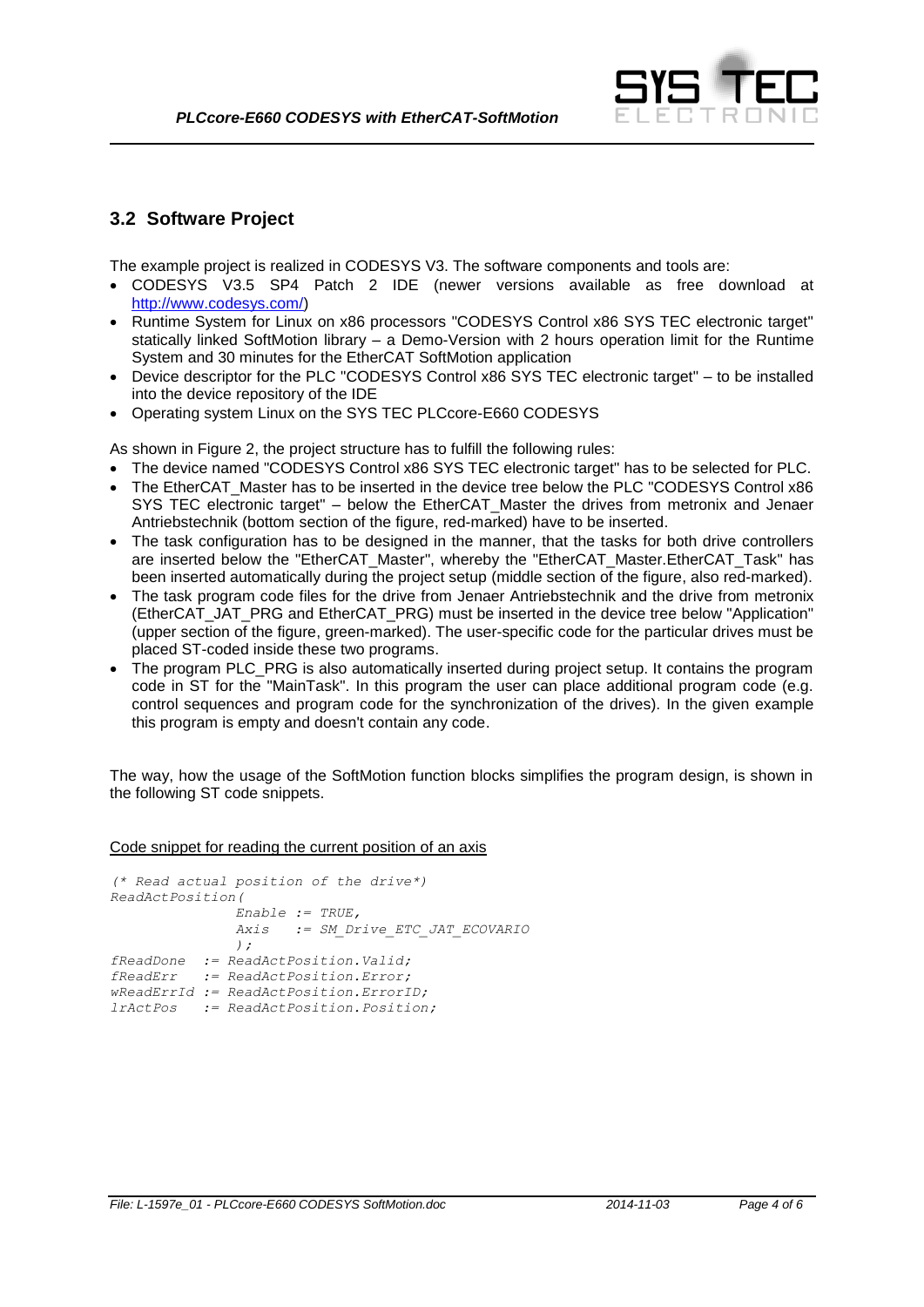

Code snippet for a drive movement profile of an axis

```
(* Perform drive movement profile *)
...
...
    CASE iStatusMove OF
        0:
        Power(Enable:=TRUE, bRegulatorOn:=TRUE, bDriveStart:=TRUE,
             Axis:=SM_Drive_ETC_JAT_ECOVARIO);
        fPowerStatus := Power.Status;
 fPowerErr := Power.Error;
 iPowerErrID := Power.ErrorID;
        IF fPowerStatus
        THEN
            iStatusMove := iStatusMove + 1;
        END_IF;
        1:
        p := 100;
        MoveAbsolute(Execute:=TRUE, Position:= p, Velocity:=1000,
                    Acceleration:=100,
                   Deceleration:=100, Axis:=SM_Drive_ETC_JAT_ECOVARIO);
 fMoveDone := MoveAbsolute.Done;
 fMoveErr := MoveAbsolute.Error;
        iMoveErrId := MoveAbsolute.ErrorID;
        IF fMoveDone
        THEN
            MoveAbsolute(Execute:=FALSE, Axis:=SM_Drive_ETC_JAT_ECOVARIO);
            iStatusMove := iStatusMove + 1;
        END_IF;
        2:
         ...
         ...
```